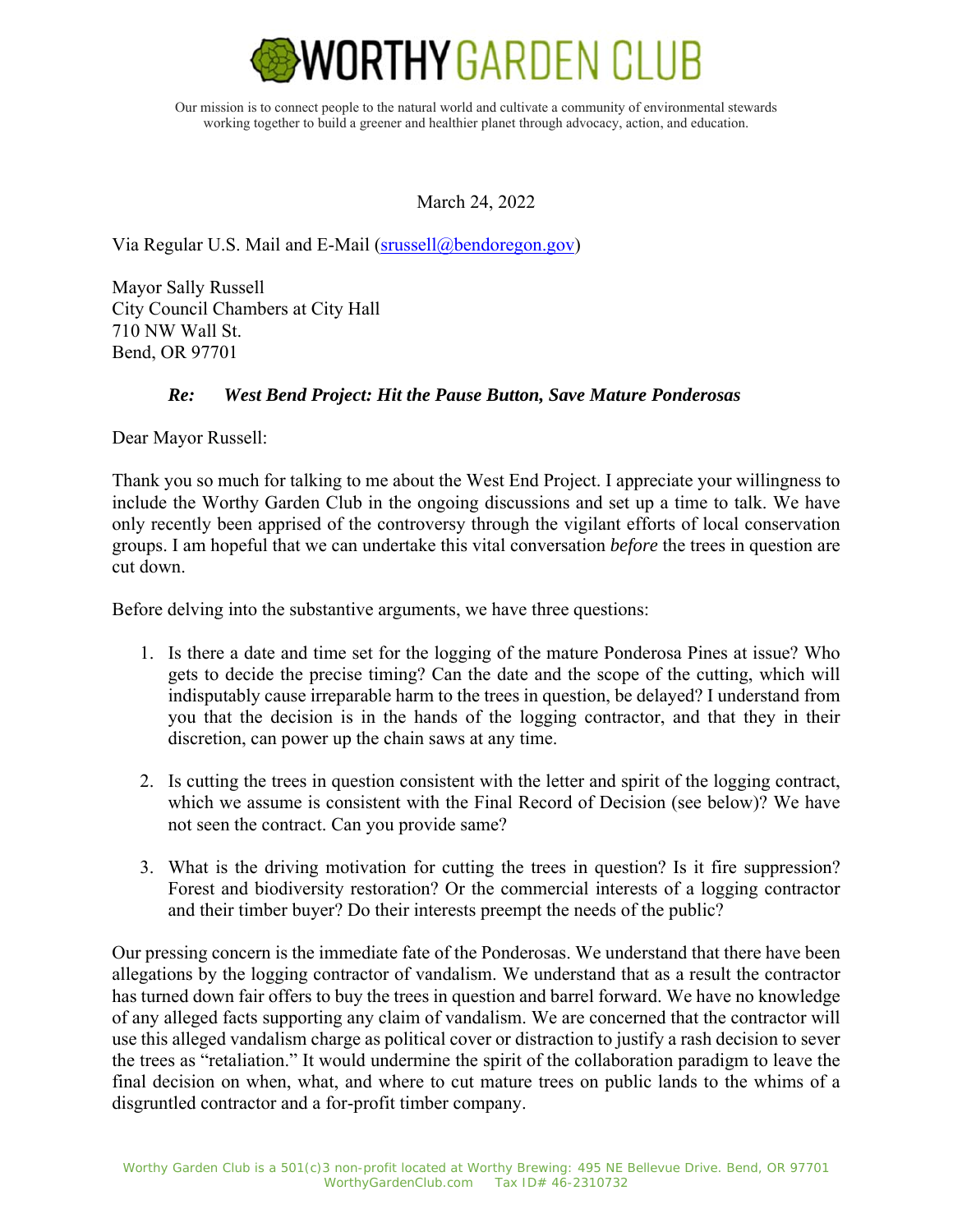We would like to buy a little time so that we can discuss with the decision makers the merits of executing on a decision made roughly 11 years ago. Material conditions have changed. The average temperatures have increased, the GHG levels have increased, the drought has gotten worse, the carbon sequestering forest cover has gotten smaller, and the natural habitat as well as biodiversity has also shrunk. The science behind wildfire suppression has also changed dramatically.

In short, we are in a climate emergency. In order to mitigate its devastating consequences, and reduce emissions, and draw down carbon by 2030 and 2050, curbing logging operations and preserving stands of mature national forest is more critical than ever.

## The Controversy

At issue is the wisdom of removing mature ponderosa pines in a  $\sim$ 10 acre section of the 25,700 acre West Bend Project. The WBP is within the Deschutes National Forest, approximately ten miles from the nearest housing development. The primary goal of the WBP is the restoration of the "forest landscape toward more resilient historic conditions." (USFS West Bend Scoping Letter, December 2010). The Scoping Letter describes a need to return the forest to structures and conditions that lie within the historic range of variability – an ecological term used to describe the natural change or variability in plant associations over time.

The location of the mature ponderosa under question is within the Community Wildfire Protection Plan Area (WPPA). WPPA's are designated by Project Wildfire (authorized through the Congressional Healthy Forest Restoration Act of 2003) to facilitate *collaboration* between communities and state and local agencies to determine priorities for hazardous fuels projects on federal and private lands in the wildland-urban interface (WUI). In short, actions taken pursuant to this Act must be shown by scientific data to reduce *not* increase the risk of wildfires.

Four major plant associations are identified in the 2010 Forest Service scoping letter: Lower Elevation Ponderosa Pine, Mid-Elevation Ponderosa Pine and Mixed Conifer (dry), Mixed Conifer, and Lodgepole Pine. The  $\sim$ 10 acre plot is located within the Lower Elevation Ponderosa Pine group. Management treatments for the low and mid-elevation sites prioritizes "*favoring fireresistant species … and retaining large diameter ponderosa pine.*" (See Table 1, emphasis added). This raises the question whether the logging contract is consistent with the law.

In 1994, the USDA Forest Service Pacific Northwest Region (PNW) enacted the 21-inch rule to slow the loss of large, older trees and old forest patches in national forests east of the Cascade Mountains in Oregon and Washington (USDA Forest Service, 1995). This "rule" set a broadly accepted definition for mature or large trees. The rule has been used as a common threshold in studies on carbon storage and biodiversity values of forests. The rule was initially conceived to protect late successional and old-growth forests and the native species that depend on these unique ecosystems east of the Cascades Crest (Henjum et al., 1994). And although there have been sitespecific exceptions, the 21-inch rule has prevented large-scale harvest of trees  $\geq$ 21 inch diameter (DBH) (Mildrexler et al., 2020).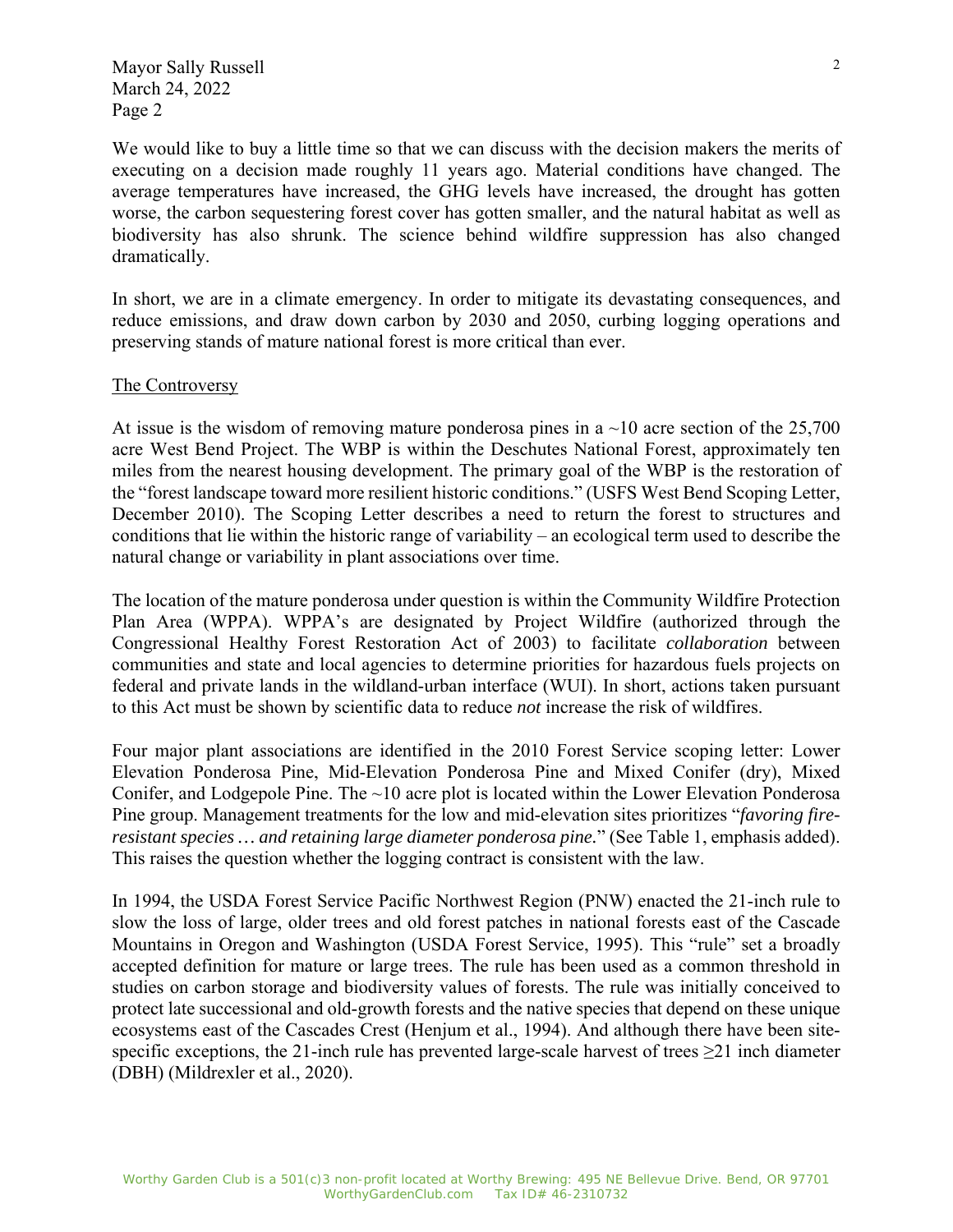The project location is outside the Bend city limits, but within the city limits. The Tree Preservation Performance Standards (16.10.100) require that all trees with a diameter at breast height (DBH) of twelve (12) inches or larger be retained on site, and 50% of all trees between eight (8) and twelve (12) inches DBH "shall" be retained on site. This standard suggests a high social value of mature and large trees to the citizens of Bend and central Oregon. The tract within the Phil's trail network is not legally inside the city limits, but the city as a stakeholder in the collaboration should take a strong position on protecting larger trees that is consistent with its own standards.



*Ponderosa pine in the project area*

As you can see from a photo recently taken of a few of the Ponderosa pines slated for cutting, many of the mature trees within this stand exceed 21 inches. We can furnish more photos.

The original scoping for the West Bend Project was completed in 2011. The Final Record of Decision (ROD) for the West Bend Vegetation Management Project and Forest Plan Amendments was published in the Federal Register in December 2013. The analysis was based on the best available science at the time, but more recent studies have disproven many of the assumptions used in the analysis.  $<sup>1</sup>$ </sup>

Plainly stated, science has marched forward, making the original good faith analysis outdated. This progress compels us to revisit the merits of the decision and terms of the logging contract to reflect our current understanding of forest function, including wildfire suppression. 36 CFR 220.3 directs the responsible official to facilitate management changes in response to recent studies findings related to climate change, forest resiliency, and carbon storage.

 $1$  The law requires that actions be taken that are consistent with the best available science. 36 CFR 220.3 defines Adaptive Management as "a system of management practices based on clearly identified intended outcomes and monitoring to determine if management actions are meeting those outcomes; and, if not, to facilitate management changes that will best ensure that those outcomes are met or re-evaluated. Adaptive management stems from the recognition that knowledge about natural resource systems is sometimes uncertain." Additionally, § 220.4 directs the responsible official to determine and document that the environmental effects resulting from implementation of the new proposed action are similar to those analyzed in the existing NEPA documents. It is certainly arguable that the environmental impacts of implementing the proposed action exceeds any potential benefits analyzed in the EIS.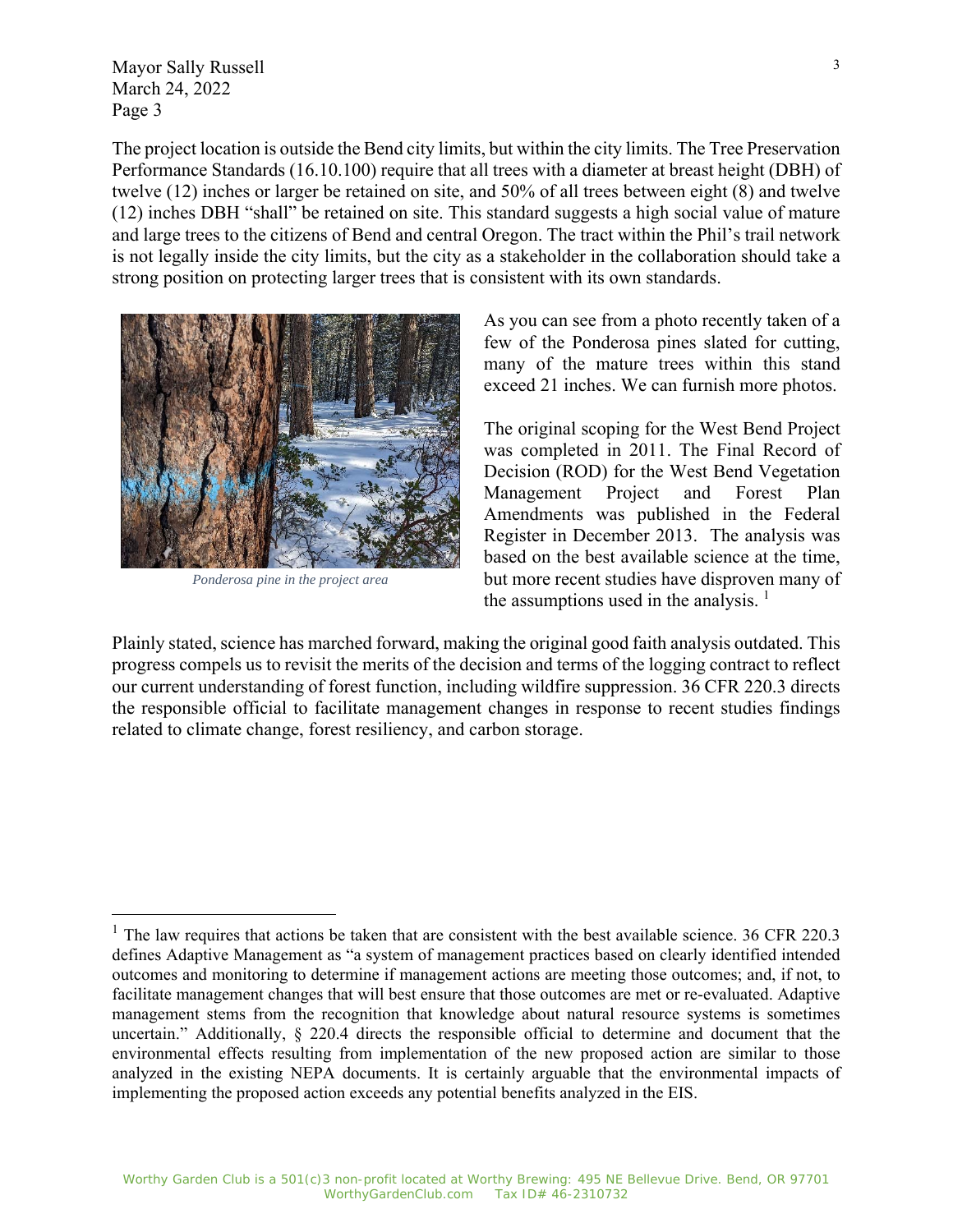## **New Scientific Analysis and Data Shows Many Current US Forest Management Practices Worsen Climate Change and Increase Fire Risk and Severity**

The rationale for harvesting mature trees is based on the use of historical stand structure and species composition as management targets. These premises assume that removing large shadetolerant species will promote resilience to future drought and disturbance. However, ongoing climate change and other stressors such as habitat fragmentation, warmer strong winds and loss of biodiversity raise concerns over the use of historical conditions as management targets (Mildrexler, Berner et al. 2020).

- 1. Large trees (DBH  $\geq$  21 in) make up only about 4% of the total stem counts in six eastside forests (Figure 1) but store approximately 46% of the above-ground carbon (AGC). See Table No. 2.
- 2. From a climate change/carbon storage perspective, it would take approximately *310 years* to reach maximum biomass (and carbon storage capacity) in the East Cascades ecoregion after harvest of large trees, which is too long to help reach climate mitigation targets set by Executive Orders and applicable laws. (Hudiberg, Law et al. 2009).
- 3. Forest canopies of the PNW buffer extremes of maximum temperature and vapor pressure deficit, with biologically beneficial consequences (Davis, Dobrowski et al. 2019). Water availability and microclimatic buffering are also enhanced by larger trees and intact forests (Frey, Hadley et al. 2016, Buotte, Law et al. 2020). Removal of bigger trees quickly leads to a large increase in soil and canopy heating, which increases enough to negatively impact photosynthesis (Kim, Still et al. 2016), seedling survival, and regeneration (Kolb and Robberect 1996, Davis, Dobrowski et al. 2019b).
- 4. Older forests experience lower fire-severity compared with younger, intensively managed forests, even during extreme weather conditions (Zald and Dunn 2018).
- 5. Mature and old forests store more carbon in trees and soil than young forests. Converting mature forests to younger forests results in a significant loss of total carbon stores (Hudiberg, Law et al. 2009).
- 6. The strategy for reducing the severity of wildfires is focused on thinning public lands to prevent wildfire intrusion into communities, even though over 60% of fires in urbaninterface properties start on private land and move to public forests (Law, personal communication).
- 7. Many commercial logging projects on public lands are conducted in the name of "fire prevention" but, due to the conflicting interest of timber revenue, result in the removal of large and medium fire-resistance trees, which degrades forest resiliency and results in more carbon emissions than a natural wildfire of the same size (Krop 2020). Logging itself is a major contributor of GHG.
- 8. The period that includes the late 19th and early 20th century is often the reference for studies that document historical conditions in ponderosa pine forests, but this was one of the coolest and wettest periods in at least three centuries. This pluvial was followed by the dust bowl drought (1917–1936) that was the most severe and sustained drought in at least 690 years. Dendrochronological and instrumental records indicate that the1917–1936 drought has since been exceeded by the 1990-present drought (Merschel, Beedlow et al. 2021)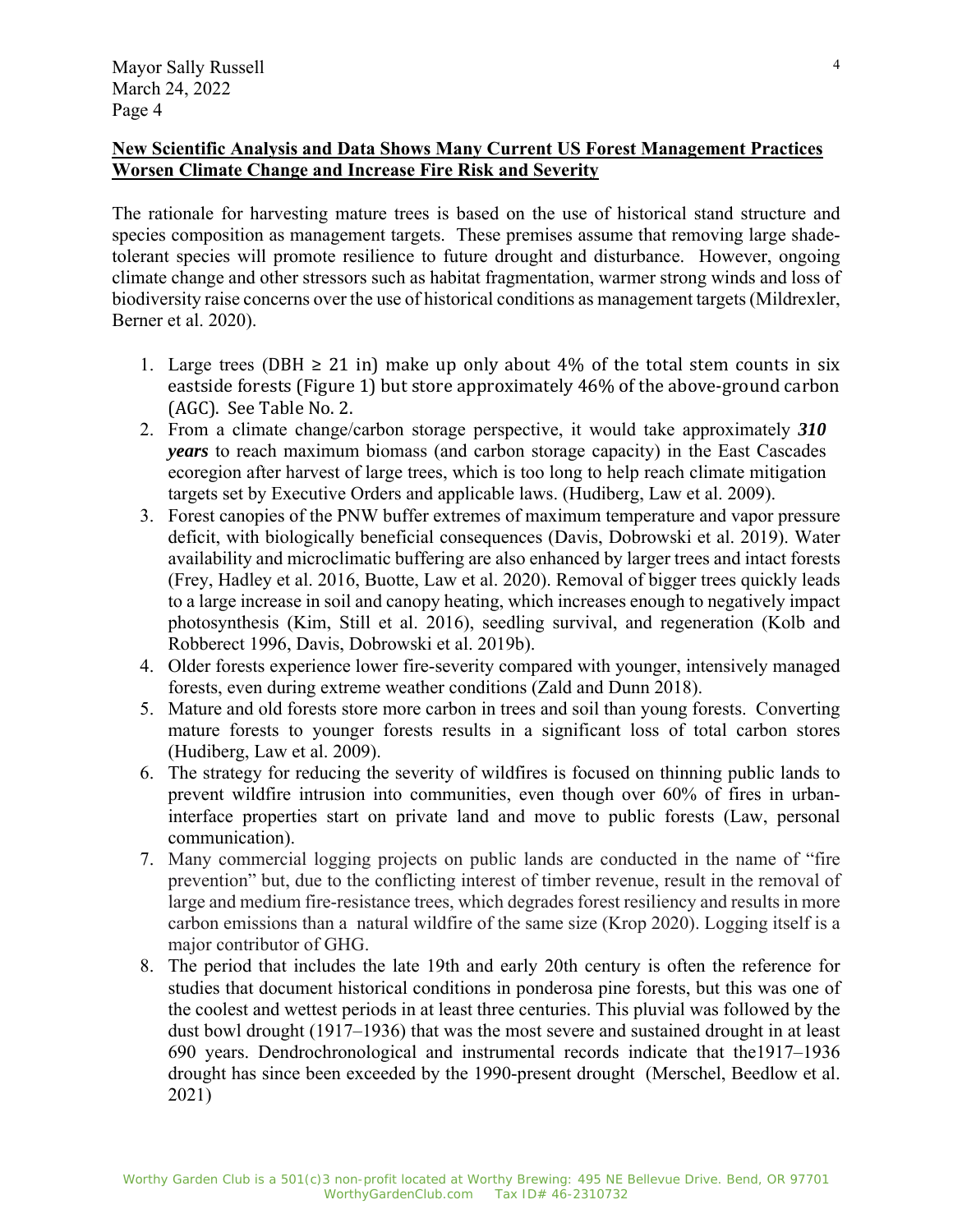- 9. Ponderosa pine owes its longevity to drought tolerance and early and continuous investment in defensive mechanisms, including phenolic compounds and resins, deep roots, fire-resistant bark, and sparsely branched tree crowns.
- 10. Implementing multiple risk-based strategies may depend on adopting an alternative fire management approach. (Dunn, O'conner et al. 2020).
- 11. "The Forest Service's new strategy for the wildfire crisis leads with a focus on thinning public lands to prevent wildfire intrusion into communities, which is not fully supported by our work, or the work of many other scientists, as the best way to mitigate community risk." Dunn, 2022, https://today.oregonstate.edu/news/osu-research-suggests-forestservice-lands-not-main-source-wildfires-affecting-communities. "A substantial portion of the wildfire problem is a community destruction problem," added Michael Caggiano of Colorado State. "The Forest Service can contribute to an advisory or facilitation role to address the home ignition zone, including fire resistant design and zoning, and fuels management on private lands, but states, local government and homeowners are better positioned than the USFS to manage those components of wildfire risk."
- 12. The best science is telling us to work on removing combustible wood debris from the home out, not the forest in.

In summary, many of the existing forest management practices allegedly to protect forests and homes from wildfire are having severe adverse effects on forest integrity, and resilience and are worsening climate change and diminishing biodiversity.

## **Conclusion**

During a climate emergency, the last thing we want to do is accelerate that catastrophe. Cutting down fire resilient, mature Ponderosas on public lands more than 2 miles from the Skyliners Neighborhood and 8 miles from the Highlands and Tree Farm developments based on outmoded science will *not* measurably reduce wildfire risk. Nor will cutting these trees down enhance the health of the forest ecosystem. Nor will the logging help the City, State and Federal Government meet its Carbon Mitigation 30/50 objectives. On the other hand, severing mature trees certainly *will* contribute to accelerated global warming. Worse, it will only feed the growing pessimism that our elected public officials, who are supposed to be the wise stewards of our forests, are either out of touch or subservient to corporate interests.

We are not simply speaking for the trees, which have no voice (that we can hear). We are also speaking for ourselves – humans. By cutting these trees down, we are sawing the branch of the tree we are sitting on. As the trees go, so do we. We are asking you to slow down this irreparable harm. Allow an assessment of new data that has emerged in the last 11 years. Allow new stakeholders with wide ranging perspectives to review the costs and benefits of the West Bend Project. Evaluate alternatives that spare the mature trees while also compensating the contractor for any provable economic loss. Open up the decision-making process to the public in a forum that is accessible to all. Embrace the new science and new forest suppression management paradigms. Avoid the appearance of a "done deal" that's "jammed through" at the public's expense.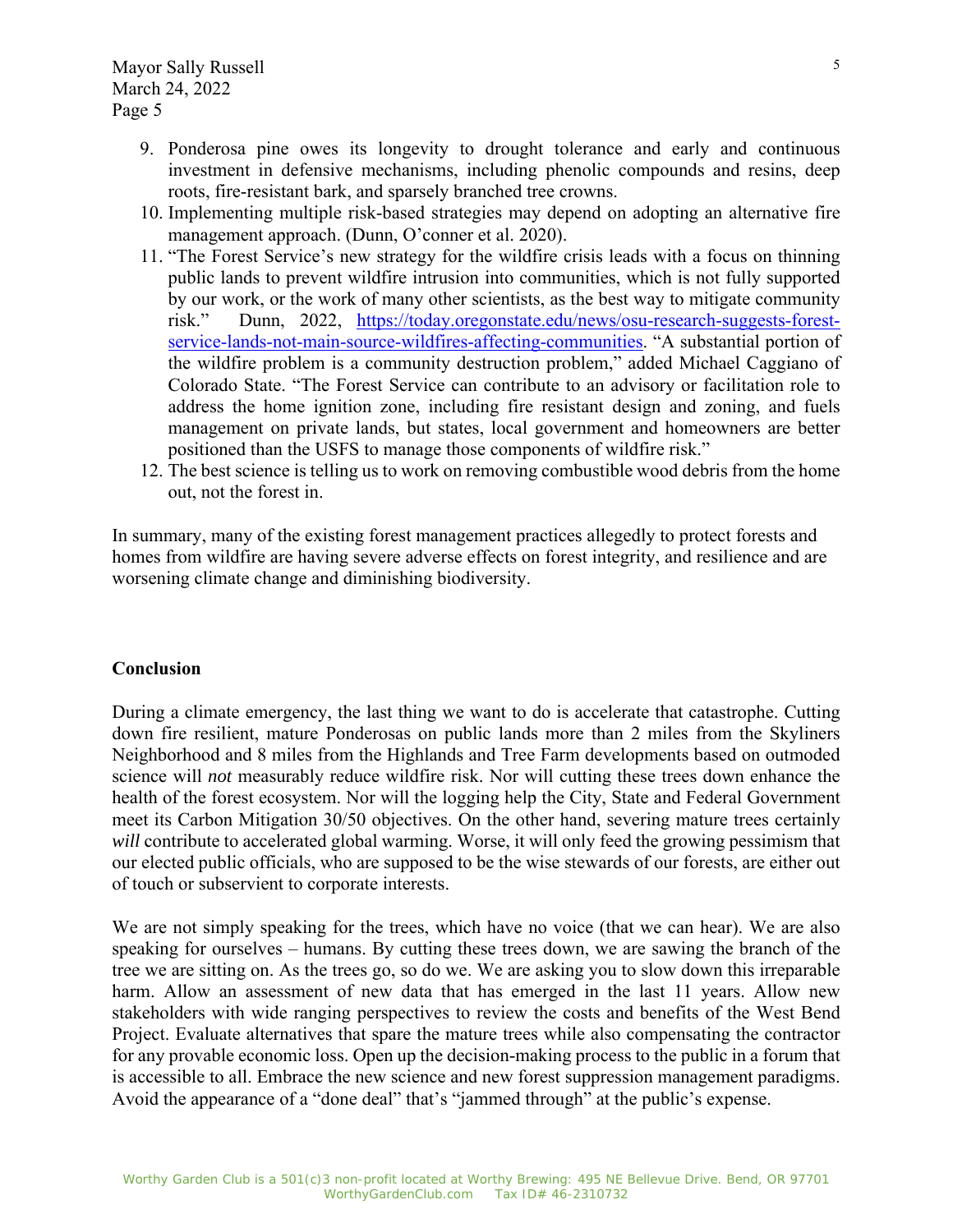Thousands of people every year hike and ride bikes through and around this ten-acre section within the iconic and beloved Phil's Trail networks. If we move forward rashly and put the fate of these beautiful trees in the hands of a miffed private contractor, while the science shows that cutting them down actually increases the fire risk and contributes to global warming, then that barren tenacre lot will serve as a daily and depressing reminder that we *could* have done the right thing but chose in our haste to do the demonstrably *wrong* thing.

The Worthy Garden Club over the last few years, through its Operation Appleseed, has worked directly with the US Forest Service to plant diverse, native trees in Oregon, including the Deschutes National Forest. We have pledged \$1 million and to date have successfully planted over 650,000 trees. We are disturbed that at the same time we are taking the initiative to combat climate change by reforesting burn zones, the USFS is also sanctioning a decision to cut the very trees which we should be protecting.

Finally, we thank you for accepting our offer to meet and confer. We would like to do that, along with other stakeholders, *before* the decapitation. We don't want to conduct a *post mortem* at which we gnash our teeth and lament over what could and should have been done if we had allowed cool reason to prevail.

Sincerely,

Roger Worthington, Esq. President

Rick Martinson, Ph.D. Executive Director

Enclosures (To Be Provided)

cc: Phil Chang, County Commissioner: Phil.Chang@deschutes.org Holly Jewkes, Deschutes Forest Supervisor: holly.jewkes@usda.gov BJ Westland, Sen. Jeff Merkley's staff: bj\_westlund@merkley.senate.gov Sean Stevens, Oregon Wild: ss@oregonwild.org Tim Leahy, Sen. Ron Wyden's staff: Tim\_Leahy@wyden.senate.gov Ben Gordon, Central Oregon LandWatch: ben@colw.org Anthony Broadman, Bend City Council: abroadman@bendoregon.gov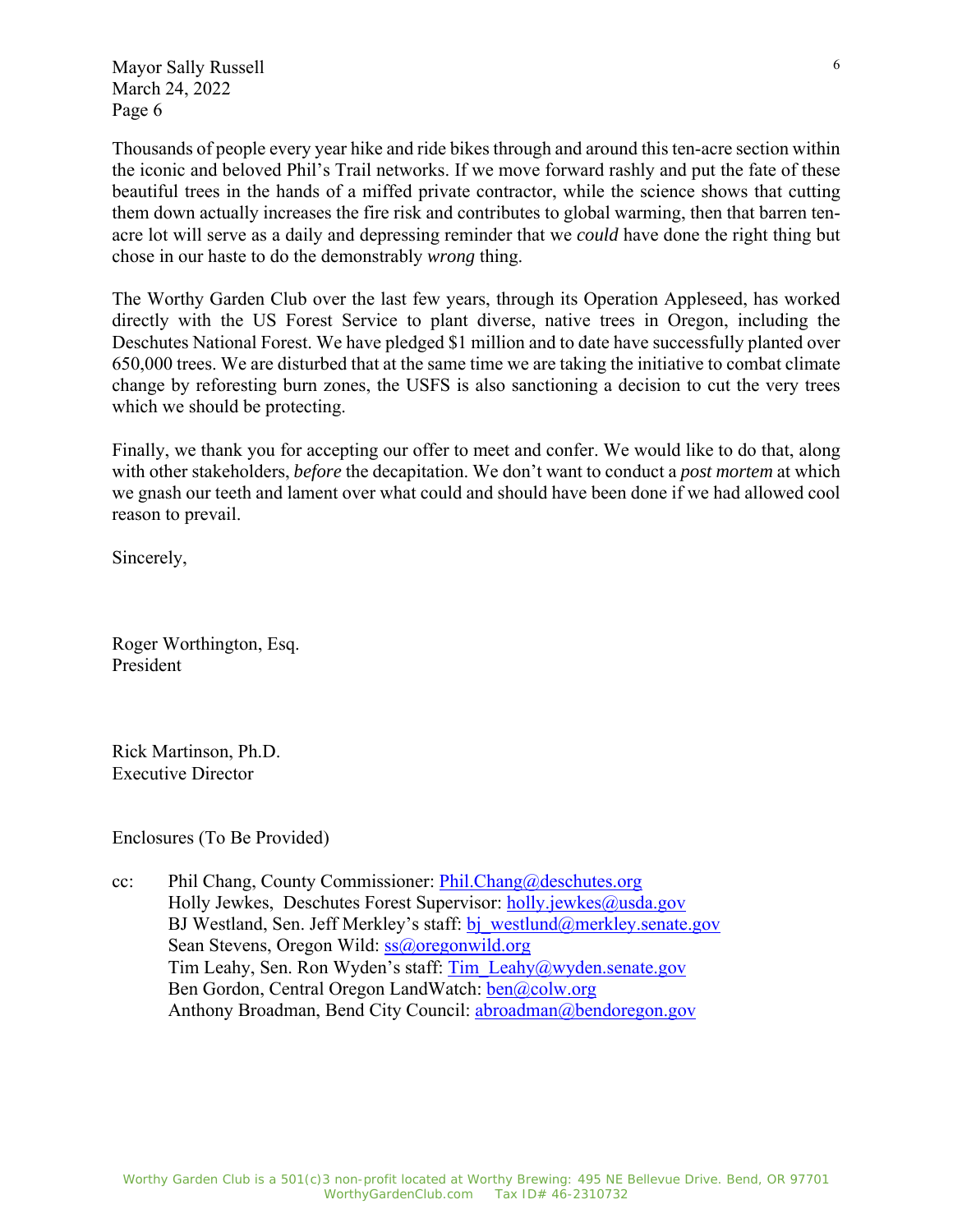**TABLE 1.** Landscape objectives by plant association group and Forest Plan management areas. Source: USFS West Bend Scoping Letter, 2010.

| <b>Plant</b><br><b>Association</b><br>Group                        | Management<br>Area(s)                                              | <b>Treatment Methods and Focal Species</b>                                                                                                                                                                                                                                                                                                                                                                                                                                                                                                                                                                                                                                                                                                                                                                                                                                                                                                                                                                                                                                                                                                                                                                                                                                                                                                                                                                          |
|--------------------------------------------------------------------|--------------------------------------------------------------------|---------------------------------------------------------------------------------------------------------------------------------------------------------------------------------------------------------------------------------------------------------------------------------------------------------------------------------------------------------------------------------------------------------------------------------------------------------------------------------------------------------------------------------------------------------------------------------------------------------------------------------------------------------------------------------------------------------------------------------------------------------------------------------------------------------------------------------------------------------------------------------------------------------------------------------------------------------------------------------------------------------------------------------------------------------------------------------------------------------------------------------------------------------------------------------------------------------------------------------------------------------------------------------------------------------------------------------------------------------------------------------------------------------------------|
| <b>Lower Elevation</b><br>Ponderosa Pine                           | Deer Habitat<br>Scenic Views<br>Elk Area                           | Manage stands by thinning to reduce mountain pine beetle<br>risk. Reduce dwarf mistletoe spread by reducing infection<br>levels and increasing distance between trees. <b>Increase</b><br>stand resistance to fire mortality by favoring fire-resistant<br>species, removing lodgepole pine and <mark>retaining large</mark><br>diameter ponderosa pine. Reduce fire intensity by reducing<br>shrubs and down fuels. Manage recently thinned stands<br>with prescribed fire.<br>Reduce shrub densities to minimize nest predation for<br>white-headed woodpecker (WHWO) by rodent population.<br>Enhance palatable forage for mule deer. Develop old<br>growth to provide foraging for pygmy nuthatch and<br>Ryan Ranch Key chipping sparrow in the upper canopy. Recruit large snags<br>over time for nesting WHWO. Retain unthinned areas for<br><i>Eastside Screens</i> deer hiding cover and foraging habitat for WHWO.<br>Thin within Riparian Habitat Conservation Area (RHCA)<br>of the Deschutes River to <b>promote fire and insect/disease</b><br>resilience, promote development of large trees to provide<br>shade and large wood recruitment, and reduce potential for<br>adverse impacts to water from wildfire.<br>Remove conifer encroachment in aspen stands; promote<br>the regeneration and development of mature aspen to<br>provide both nest and foraging habitat for red naped<br>sapsucker. |
|                                                                    |                                                                    | Manage stands to promote large ponderosa pine—thinning<br>wide around the largest and most vigorous remnant<br>ponderosa pine.                                                                                                                                                                                                                                                                                                                                                                                                                                                                                                                                                                                                                                                                                                                                                                                                                                                                                                                                                                                                                                                                                                                                                                                                                                                                                      |
| Mid-Elevation<br>Ponderosa Pine<br>and Mixed<br><b>Conifer Dry</b> | <b>General Forest</b><br>Northwest<br><b>Forest Plan</b><br>Matrix | Utilize variable density thinning to maintain canopy<br>closure and accelerate the development of LOS ponderosa<br>pine. Gaps and patches will occur where white fir or<br>lodgepole pine are removed simulating what may have                                                                                                                                                                                                                                                                                                                                                                                                                                                                                                                                                                                                                                                                                                                                                                                                                                                                                                                                                                                                                                                                                                                                                                                      |